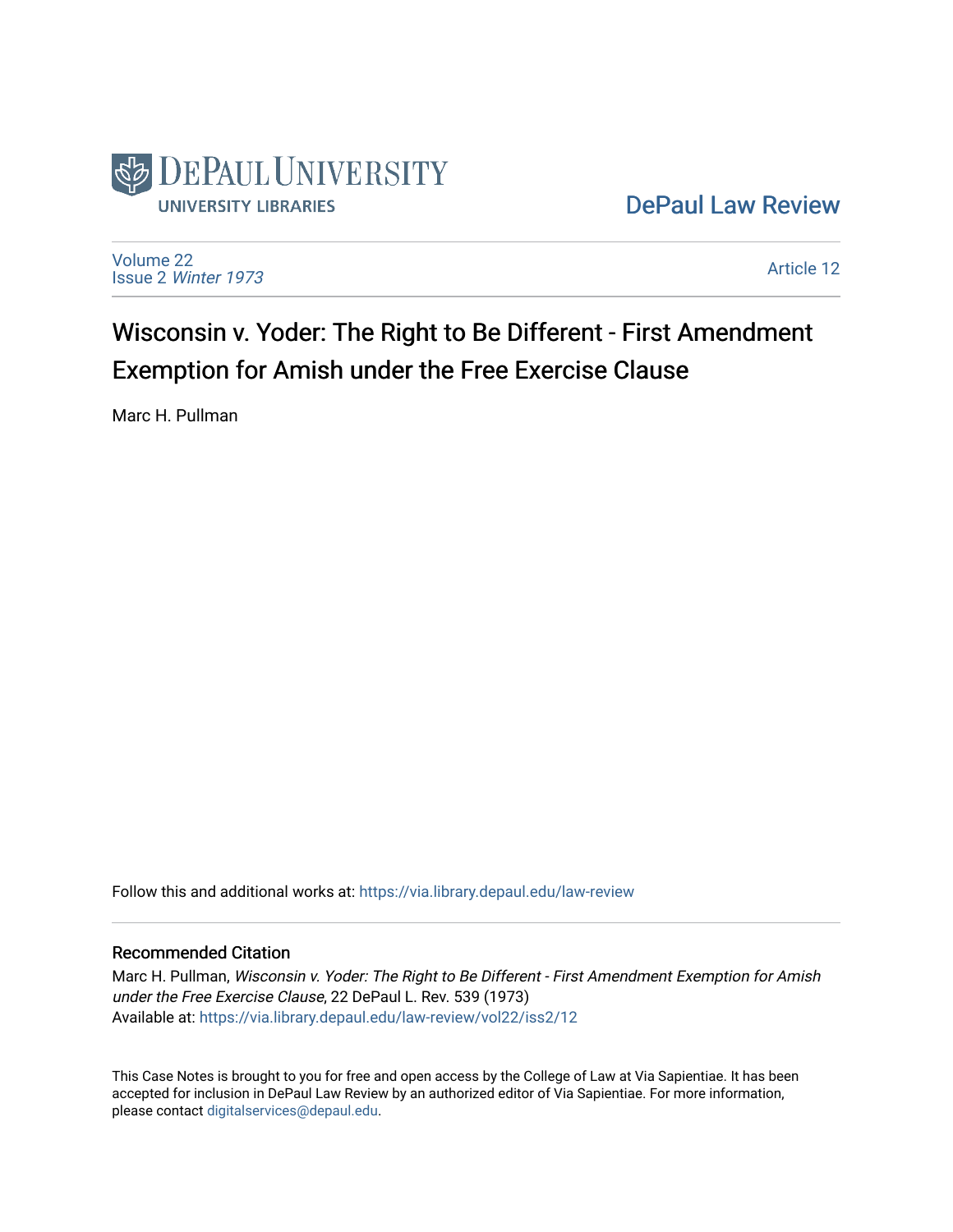# WISCONSIN V. YODER: THE RIGHT TO BE DIFFERENT-FIRST **AMENDMENT EXEMPTION** FOR **AMISH UNDER** THE FREE EXERCISE **CLAUSE**

Jonas Yoder, Adin Yutzy and Wallace Miller were parents of school children and members of the Amish religion, the former two belonging to the Old Order Amish sect.' A Wisconsin trial court labeled them criminals for their violation of a Wisconsin compulsory school attendance law:<sup>2</sup> the offense was not sending their children to school beyond the eighth grade and until age 16. Their refusal to comply was in consonance with firm Amish beliefs that such action would cause the eternal damnation of their offspring.<sup>3</sup>

Although holding that the compulsory school law did interfere with

2. WISC. STAT. ANN. § 40.77 (1966) provides in pertinent part: "(1) (a) un-<br>less the child has a legal excuse or has graduated from high school, any person having under his control a child who is between the ages of 7 and 16 shall cause such child to attend school regularly. . **.** . (5) Whoever violates this section **. . .** may be fined not less than \$5.00 nor more than \$50.00 or imprisoned not more than 3 months or both."

The most basic tenet of the Amish religion is separation from the world which is commanded by the scripture, *Romans* (12:2): "Be not conformed to this world, but be ye transformed by the renewing of your mind that ye may prove what is that good, and acceptable, and perfect, will of God;" and II *Corinthians* (6:14): "Be ye not unequally yoked together with unbelievers; for what fellowship hath righteousness with unrighteousness? And what communion hath light with darkness?" According to Robert C. Casad in *Compulsory Education and Individual Rights, 5* **RELIGION AND THE PUBLIC** ORDER 55 (1967), to the Amish, these beliefs "are not mere social philosophy: they are fundamental to the whole question of their existence on earth." *See also,* Comment, *The Amish and Compulsory School Attendance: Recent Developments,* 1971 WIS. L. REV. 832.

<sup>1. &</sup>quot;The Amish as an independent sect were founded in 1693, near Erlenbach, Bern, Switzerland. Jacob Ammann, a Swiss Anabaptist and a follower of Menno Simons and the Mennonites, broke with his church in disagreement over what he felt were unwarranted departures from traditional practices. **The** Amish, the followers of Ammann, thus dedicated themselves to maintaining the old practices and resisting any capitulation to the sin of worldliness." Note, *The Right Not To Be Modern Men: The Amish and Computsorv Education,* 53 VA. L. REV. 925, 933 (1967). The usage of "Old Order Amish" is a later American development that came into common usage as the forces of assimilation and change began to penetrate the small Amish communities. Those groups of Amish who kept their older customs were simply designated by the more progressive as "The Old Order." They are the most conservative and traditional of the several branches of the sect, numbering about fifty thousand children and adults in the United States. HOSTETLER, **AMISH SOCIETY** 37 (1968).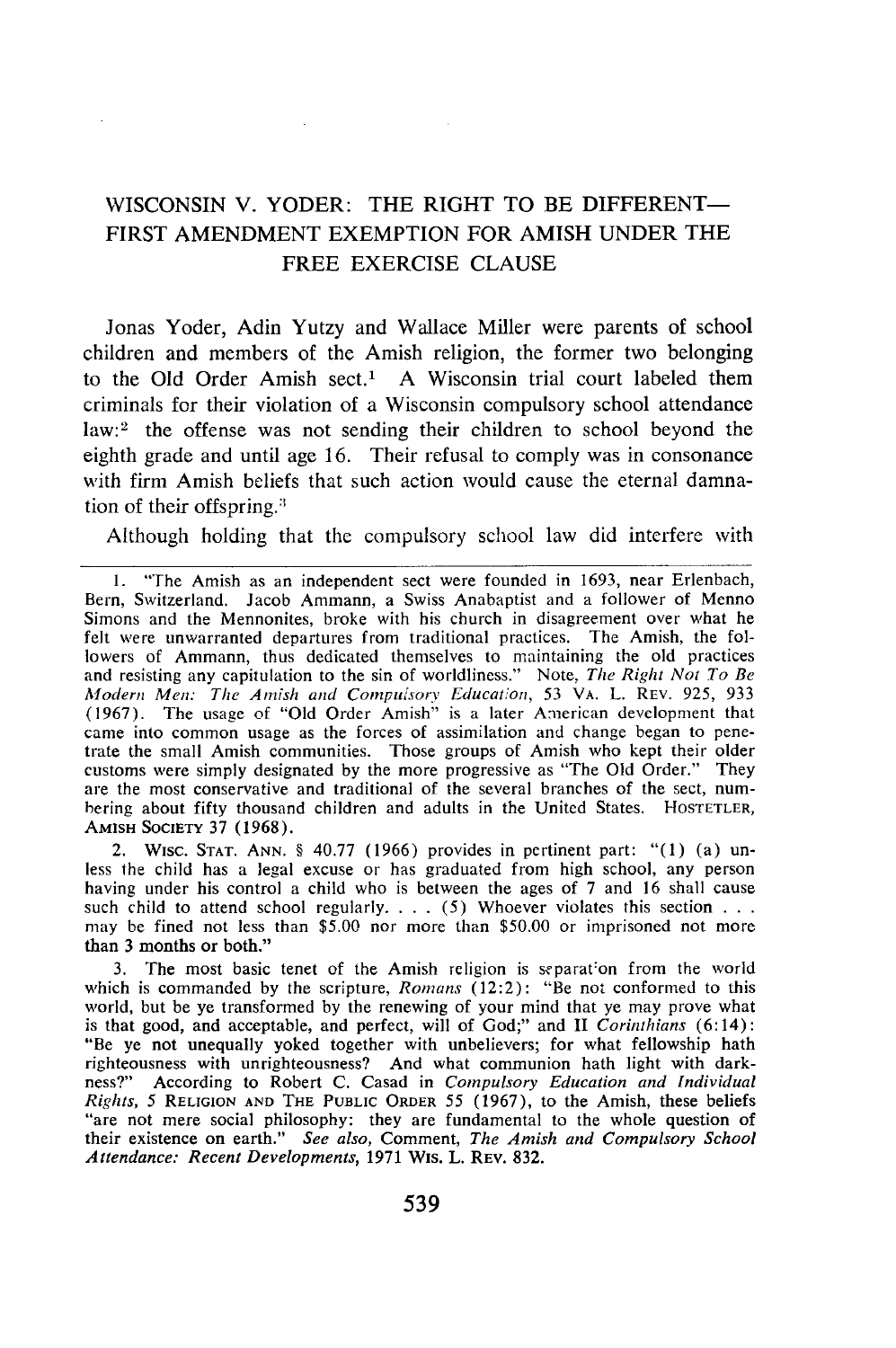the freedom of defendants to act in accordance with their sincere religious beliefs, the trial court concluded that the statute represented a "reasonable and constitutional exercise of a governmental function of the state."<sup>4</sup> However, on appeal the Supreme Court of Wisconsin vindicated the defendant-Amish and held that the free exercise clause allows the practice or the exercise of religion which is binding in conscience. In a unanimous ruling, the United States Supreme Court affirmed that decision and held that Amish people are exempt from state laws requiring schooling beyond the eighth grade. Finding that compulsory formal education after the eighth grade would gravely endanger—if not destroy the free exercise of defendants' religious beliefs, the Court announced that the state's interest in universal education is "by no means absolute to the exclusion or subordination of all other interests."<sup> $5$ </sup> The legitimate free exercise claims of the Amish had finally become the law of the land. *Wisconsin v. Yoder,* 406 U.S. 205 (1972).

The significance of *Yoder* is that despite a state interest to the contrary, the Court, cognizant of the delicate existence of a unique religious society, has determined that the free exercise clause allows such a subculture to sever its ties from the large technological society surrounding it, by granting it an exemption from those secular laws which may impede the realization of its religious pursuits. Despite the needs of contemporary industrial society, there is apparently room under the Constitution for those religions whose tenets dictate that they not depart from the past. The holding puts religion and conscience on a firmer constitutional pedestal and raises interesting implications for potential claims for exemption by future religious groups.

The purpose of this note is to provide an historical analysis of the free exercise clause with a particular focus on minority religious sects and the bases for which they have and have not been granted exemptions. Highlighting the principal religion cases, an attempt will be made to delineate the clause's ambit of coverage in commanding exemptions from secular laws, and to show that such exemptions are consistent with both the free exercise and establishment clauses in that they are the logical and necessary outgrowth of government neutrality.

The first major confrontation between religious exercise and secular law took place in *Reynolds v. United States6* where a Mormon was con-

<sup>4.</sup> Wisconsin v. Yoder, 49 Wis. 2d 430, 433 (1971), 182 N.W.2d 539, 540 (1971), aff'd 406 U.S. 205, 213 (1972).

<sup>5.</sup> Wisconsin v. Yoder, 406 U.S. 205, 215 (1972).

**<sup>6. 98</sup> U.S.** 145 **(1878).**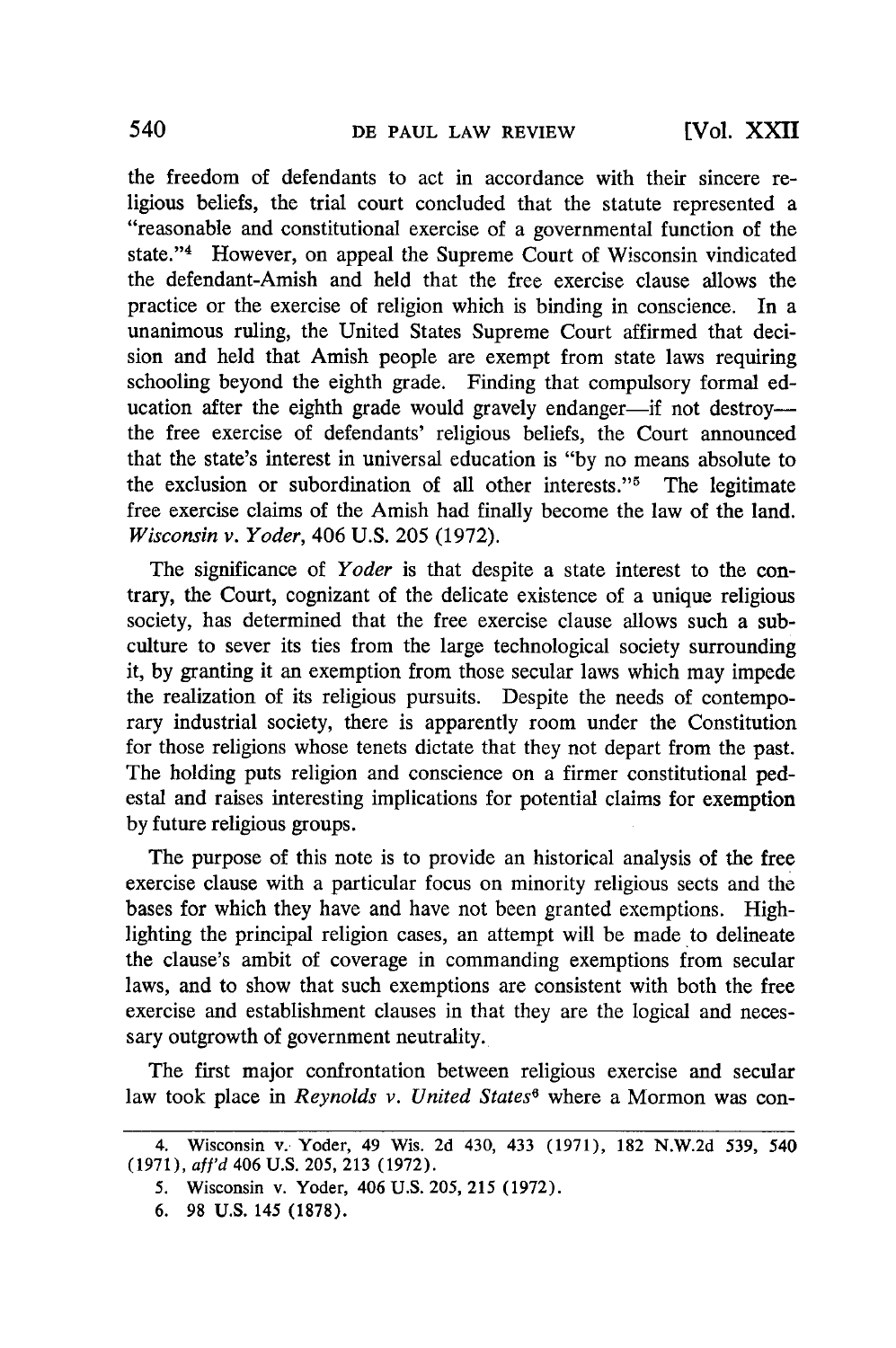victed of bigamy. Despite the defense that polygamy was a principal tenet of defendant's religion, the Court determined that he had exceeded the bounds of permissible religious activity. In distinguishing between "religious beliefs" and "religious actions" the Court decided that while the government could not properly interfere with the former, it may preclude actions which pose a danger to society. According to the "beliefaction" dichotomy, Reynolds was perfectly free, under the free exercise clause, to believe in all Mormon tenets, including polygamy, but could not articulate those beliefs into the forbidden zone of action if that action would seriously conflict with an important public interest. Thus while laws

cannot interfere with mere religious belief and opinions, they may with practices. [Otherwise government indulgence] **. ..** would **.** . . make the professed doctrines of religious belief superior to the law of the land, and in effect permit every citizen to become a law unto himself.<sup>7</sup>

Therefore, despite the direct burden the law placed upon the free exercise of Reynold's religion, his conduct was so repugnant to contemporary moral standards that it justified the abolition of the religious practice.8

An early victory for free exercise took place in *Pierce v. Society of Sis-*

7. Id. at 166-67. The gist of the "belief-action" dichotomy is that religion serves as no defense to a law which regulates what has been defined as "public actions." The analysis contemplates three basic realms of behavior the law cannot trifle with the first realm is obvious. The problem, then, is to either distinguish the latter two, or to provide principles to justify legal regulation of the second. Religious action is action, the function of which is only to establish and perpetuate a private meaning for the individual. Religious actions create results whose effects are private, felt only **by** those who believe. These actions touch only the world of ideas and as purely symbolic actions are distinguished from actions with tangible, worldly consequences. Public action, on the other hand, is that which affects others in ways not limited to their beliefs. **By** virtue of the existence of public demands regarding tangible conduct beyond the world of beliefs, we have activity in the public world. Weiss, *Privilege, Posture, and Protection-"Religion" In the Law,* 73 YALE L.J. 593, 608-09 (1964).

*8. See* Galanter, *Religious Freedoms In The United States: A Turning Point?* those who deemed palm reading to be a religious practice against laws forbidding commercial fortunetelling. [McMasters v. State, 21 Okla. Crim. 318, 207 Pac. 566 (1922).] It has not availed against statutes prohibiting the handling of snakes in religious services. [Hill v. State, 38 Ala. App. 404, 88 So. 2d 880 (1956).] Nor can faith healers use religious liberty as a defense in prosecutions for the unlicensed practice of medicine. [People v. Handzik, 410 Ill. 295, 102 N.E.2d 340 (1951), cert. denied, 343 U.S. 927 (1952).] Nor has it protected religious performances against statutes regulating noise. [State v. White, 64 N.H. 48, 5 Atl. 828 (1886)]<br>and obscenity, [Knowles v. U.S., 170 F. 409 (8th Cir. 1909),] or religious pre-<br>tensions against prosecutions for fraud. [Crane v. U.S., 25 1919).]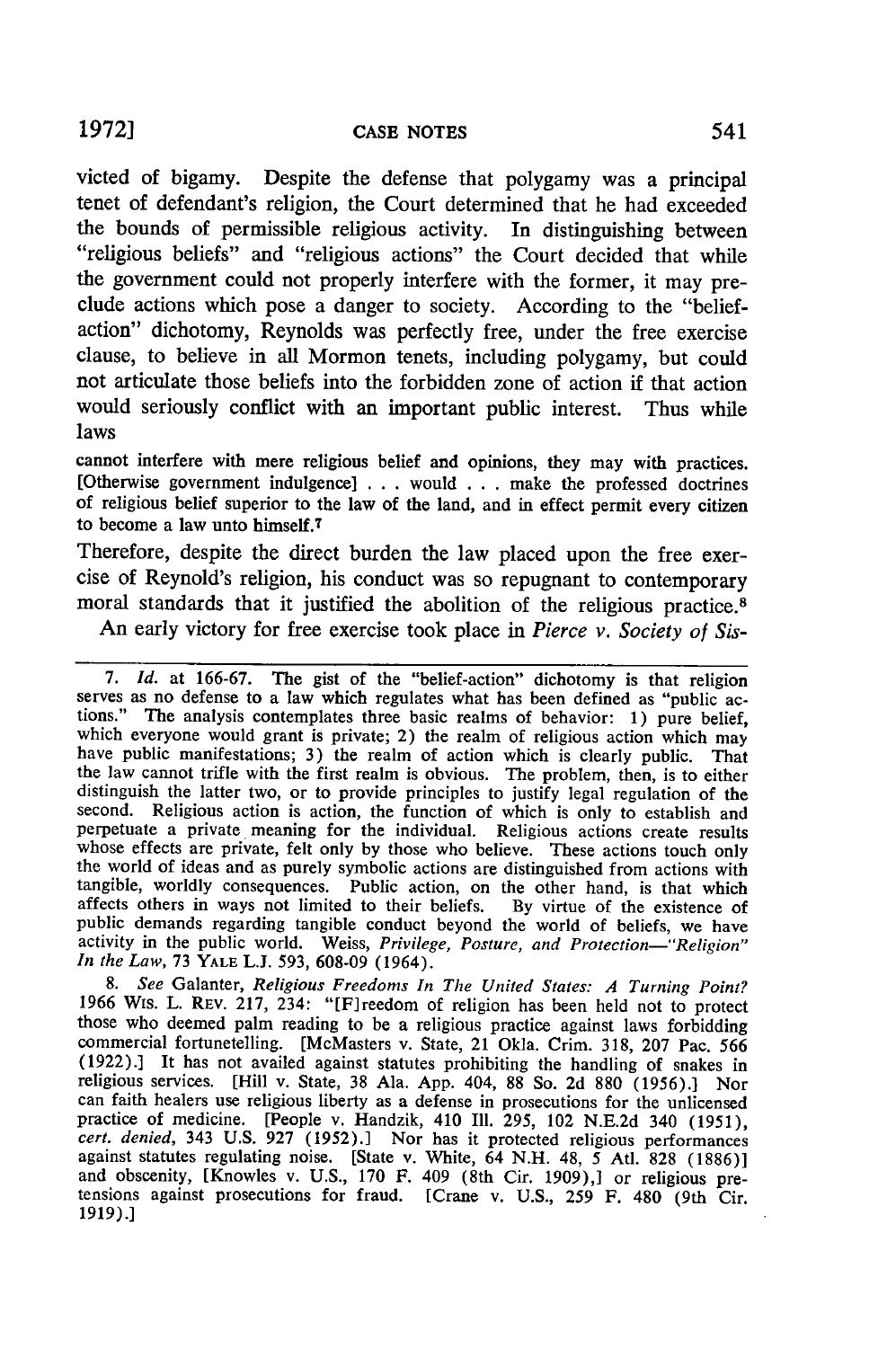*ters9* where an act requiring parents to send their children to public schools was successfully challenged. The Court sustained the Society's objection to the law notwithstanding the acknowledged legitimacy of compulsory education laws. It said:

The fundamental theory of liberty upon which all governments in this Union repose excludes any general power of the State to standardize its children by forcing them to accept instruction from public teachers only. The child is not the mere creature of the State; those who nurture him and direct his destiny have the right, coupled with the high duty, to recognize and prepare him for additional obligations.<sup>10</sup>

Considering the multiple contributions of the parents, teachers, public and parochial schools in the preparation of the child, the Court paid homage to additional interests and did not base its decision exclusively upon religious considerations.<sup>11</sup> But notwithstanding collateral economic considerations, in finding that the act "unreasonably interferes with the liberty of parents and guardians to direct the upbringing and education of children under their control,"<sup>12</sup> the Court acknowledged the right of parents to send their children to religious schools. It was this right which *Yoder* was to characterize as "an enduring American tradition."<sup>13</sup>

Although *Pierce* acknowledged certain parental and religious rights, neither are absolute—they have been held to be subordinate to state regulations designed to protect children. In *Prince v. Massachusetts14* the Court sustained the conviction of the guardian of a nine-year old girl, both members of the sect of the Jehovah's Witnesses, for violating the Massachusetts Child Labor Law by permitting the girl to sell religious tracts on the streets of Boston. Relying on the doctrine of *parens patriae,* the Court held that the statute withstood both the free exercise and the equal protection attacks. In articulating the nature and scope of this doctrine the Court said:

**• . .** the state as parens patriae may restrict the parent's control by requiring school attendance, regulating or prohibiting the child's labor and in many other ways. Its authority is not nullified merely because the parent grounds his claim to control the child's course of conduct on religion or conscience.<sup>15</sup>

- 13. 406 U.S. 205, 232 (1972).
- 14. 321 U.S. 158 (1944).

*15. Id.* at 166. This sensitivity for the rights of the children was adopted **by** Justice Douglas who dissented in part in *Yoder.* Realizing that the controversy

<sup>9. 268</sup> U.S. 510 (1925).

<sup>10.</sup> *Id.* at *535.*

<sup>11.</sup> The decision, having been rendered before the religious freedom clause of the first amendment was considered applicable to the states, was actually based on the property right of the school under the fourteenth amendment due process clause.

<sup>12. 268</sup> U.S. 510, 534-35 (1925).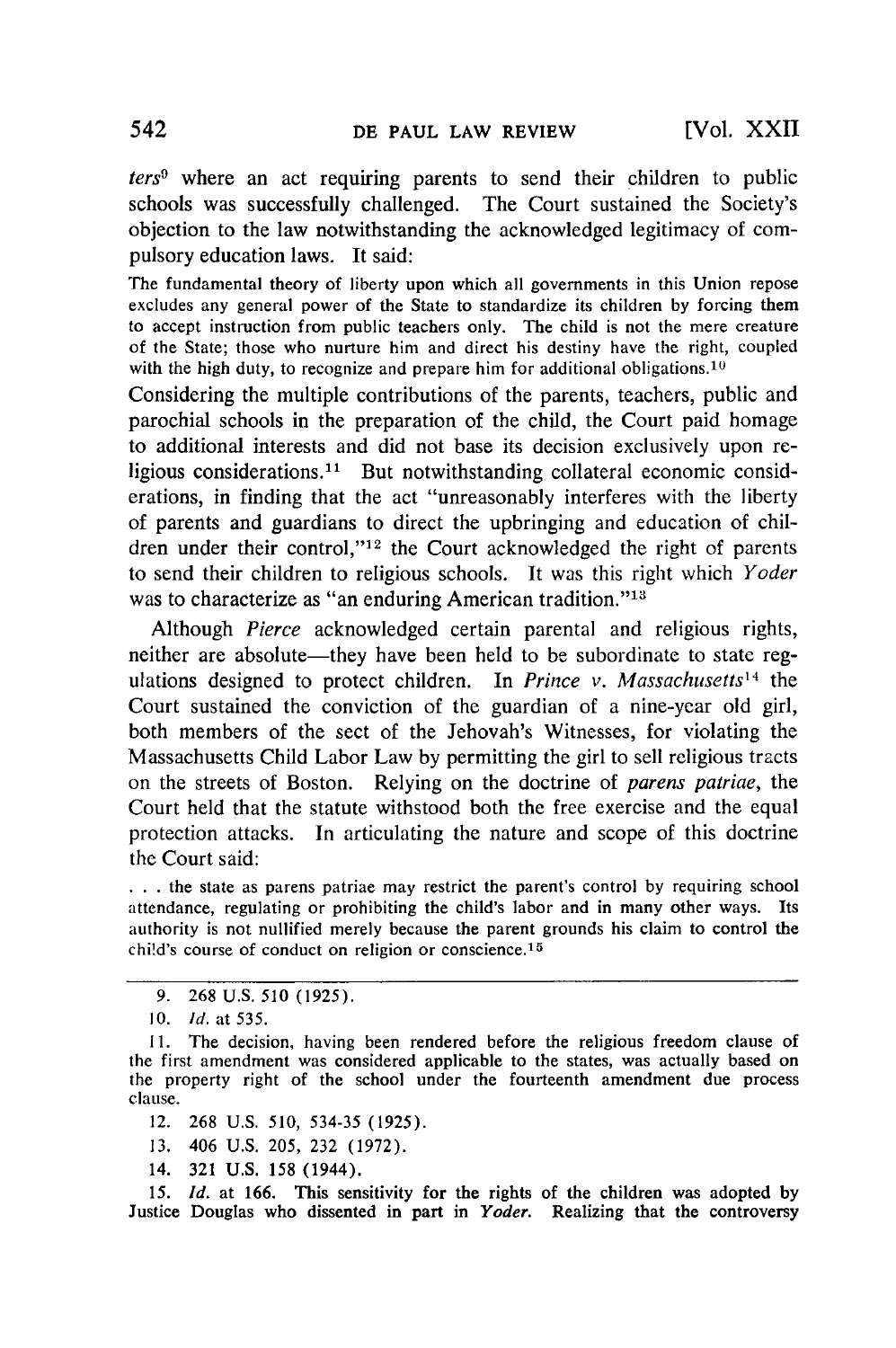Clearly, the state is empowered to oversee the welfare of children, and when necessary it may extricate them from the "harmful" upbringing of their parents even when pursuant to religious goals. The State of Wisconsin argued in *Yoder,* that *Prince* requires that the *parens patriae* doctrine be controlling in compulsory attendance cases, irrespective of free exercise claims asserted by parents.<sup>16</sup> However, the Court distinguished *Prince* on the grounds that it was particularly applicable to public safety where there is a more compelling need for judicial intervention.<sup>17</sup>

The first case to apply the free exercise clause to the states through the fourteenth amendment on a strictly religious issue was *Cantwell v. Connecticut.*<sup>18</sup> Here a Jehovah's Witness was convicted of breaching the peace with a phonograph record, which he had played on the street to publicize his disdain for organized religions. Since the Court found that Cantwell's intention was to solicit money for "true" religion, it acknowledged his right to freely exercise his religion and reversed his conviction. The rationale of *Cantwell* provided a firm basis for the extension of free exercise protection in prohibiting statutes which tended to curtail religious activities. <sup>19</sup>

encompasses a triangular relationship in which the interests of the children are an integral part, he expressed a fear of parental invasion of the children's freedom of thought in which the religious dogma of the parents would be imposed on them. However, he would be apparently satisfied if the children were individually can-<br>vassed as to whether they had religious scruples against attending public school.

16. Petitioner alleges that the Wisconsin Supreme Court erroneously viewed the case "as involving solely a parent's right of religious freedom to bring up his children as he believes God dictates. The principal of *parens patriae* as applied to minors in *Prince v. Massachusetts,* was reaffirmed in *Ginsberg v. New York*, 390 U.S. 629 (1968)...." Brief for Petitioner at 24. Wisconsin v. Yoder, 406 U.S. 205 (1972).

17. In fact, the scope of *Prince* was tempered by Sherbert v. Verner, 374 U.S. 398 (1963). And the *parens patriae* doctrine was further undermined in *In re* 398 (1963). And the *parens patriae* doctrine was further undermined in *In re* Gault, 387 U.S. 1 (1967), where the Court commented: ". **.** . its meaning is murky and its historic credentials are of dubious relevance." *Id.* at 16.

18. 310 U.S. 296 (1940). The case followed Schneider v. State, 308 U.S. 147 (1939), which invalidated an ordinance designed to prohibit the distribution of literature on the streets. The right to freely disseminate ideas was too revered to be impinged because of a need to keep streets clean or because of a remote possibility that fraudulent appeals might be made in the name of charity and religion. However, the Court did establish that the freedom to act, even when the action is in accord with one's religious convictions, is not totally free from legislative restrictions. This "belief-action" distinction was to be much relied upon in subsequent decisions. *See* Reynolds v. United States, 98 U.S. 145 (1878).

19. Among the ordinances which were to succumb to first amendment imperatives was an ordinance of Struthers, Ohio, which forbade knocking on the door or ringing the doorbell of a residence in order to deliver a handbill. The goals of preventing crime and assuring privacy in an industrial community where many worked on night shifts, and had to obtain their sleep during the day, were held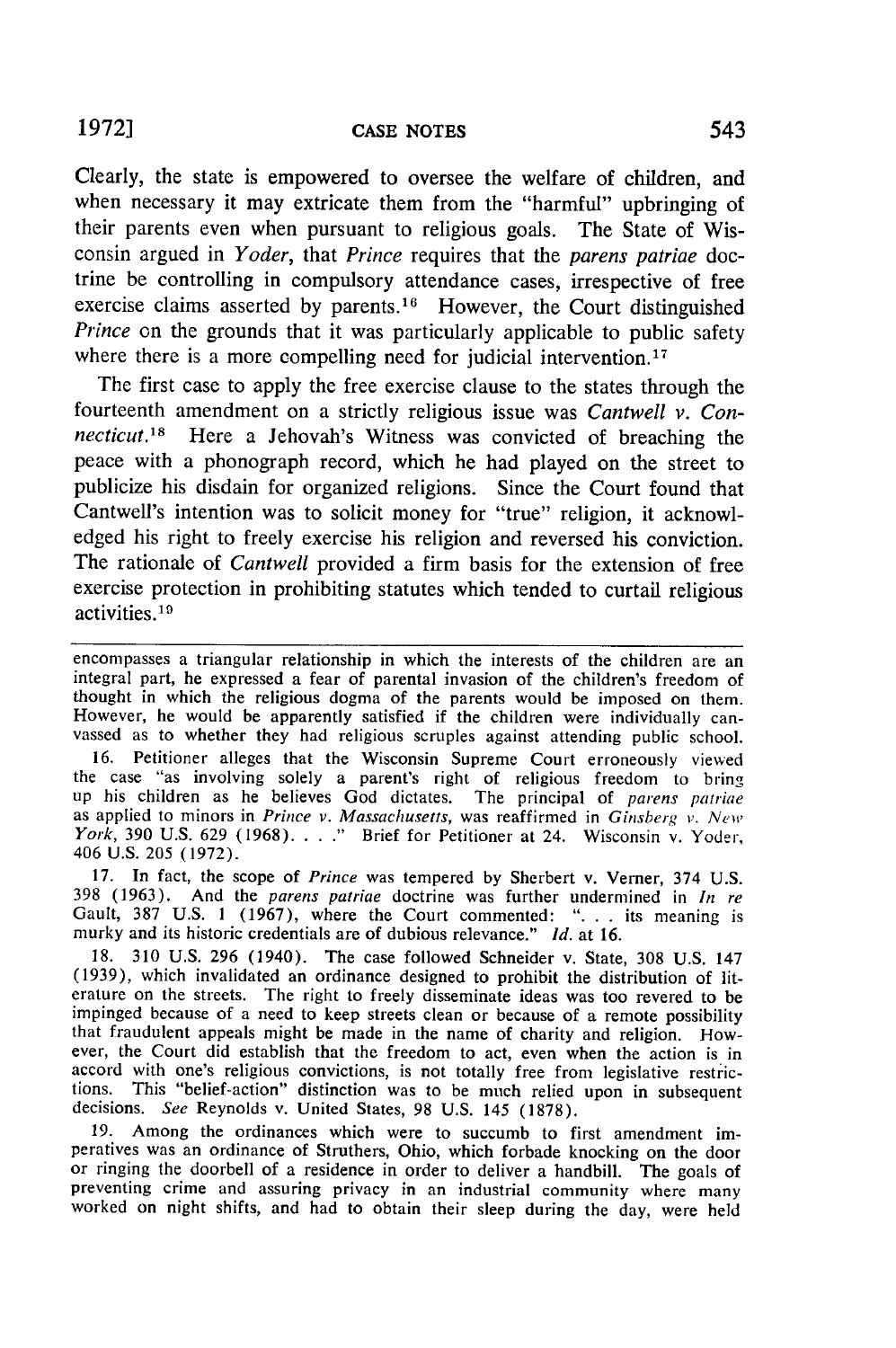Government attempts to compel affirmation of repugnant beliefs have met with even more judicial opposition via the free exercise clause. In Board of *Education v. Barnette,20* for example, a state statute required public school children to salute the flag and pledge their allegiance to it; children refusing to manifest these affirmations were penalized by expulsion and their parents were subject to punishment. The question presented to the Court was whether a ceremony touching matters of opinion and political attitude may be imposed by official authority. In finding that the application of the statute constituted violations of the first and fourteenth amendments, the Court declared that the state would have to find some alternative method of promoting national unity that did not involve compulsory affirmations of beliefs. In speaking for the majority Justice Jackson commented:

**If** there is any fixed star in our constitutional constellation, it is that no official, high or petty, can prescribe what shall be orthodox in politics, nationalism, religion, or other matters of opinion or force citizens to confess **by** word or act their faith therein.21

Upholding the defendants' right to refuse to salute, the Court reasoned that the public standard invaded the character of their religion; $22$  that their refusal would not have any negative effects upon others;<sup>23</sup> and more specifically, the statute violated the establishment clause.

In the summer of 1961 the Supreme Court considered cases involving the validity of Sunday Closing Laws. 24 The onus of these laws was most

20. 319 U.S. 624 (1943).

21. *Id.* at 642.

**23.** The potential effect of the exemption upon others is a key factor in the balancing process used **by** courts. An exemption from a law requiring immunization against a disease could adversely affect those coming in contact with the non- immunized individual. In *Yoder* the Amish's history of **300** years of self-sufficiency negates any argument that their failure to attend public school for an additional two years will make them wards of the state.

24. McGowan v. Maryland, **366 U.S.** 420 **(1961);** Braunfeld v. Brown, **366**

insufficient to justify the ordinance in the case of handbills distributed on behalf of Jehovah's Witnesses. Martin v. Struthers, 319 U.S. 141 (1943). Non-discriminatory taxes on solicitation were deemed improper when imposed upon itinerants in Murdock v. Pennsylvania, 319 U.S. 105 (1943) and upon sellers of religious books in Follett v. McCormick, 321 U.S. 573 (1944).

<sup>22.</sup> Defendants were Jehovah's Witnesses and adhered to the belief that saluting is sacrilegious idolatry—the flag being a forbidden "image." In his dissenting opinion, Justice Frankfurter lamented: "[tihe validity of secular laws cannot be mea- ured **by** their conformity to religious doctrines." *Id.* at 654. The majority opinion countered with a free speech balancing analysis and contended that what the action called for lacked the character of public action in that it called for private dedication rather than public participation. *See* Weiss, *Privilege, Posture, and Protection- "Religion" In The* Law, **73 YALE L.J. 593, 609** (1964).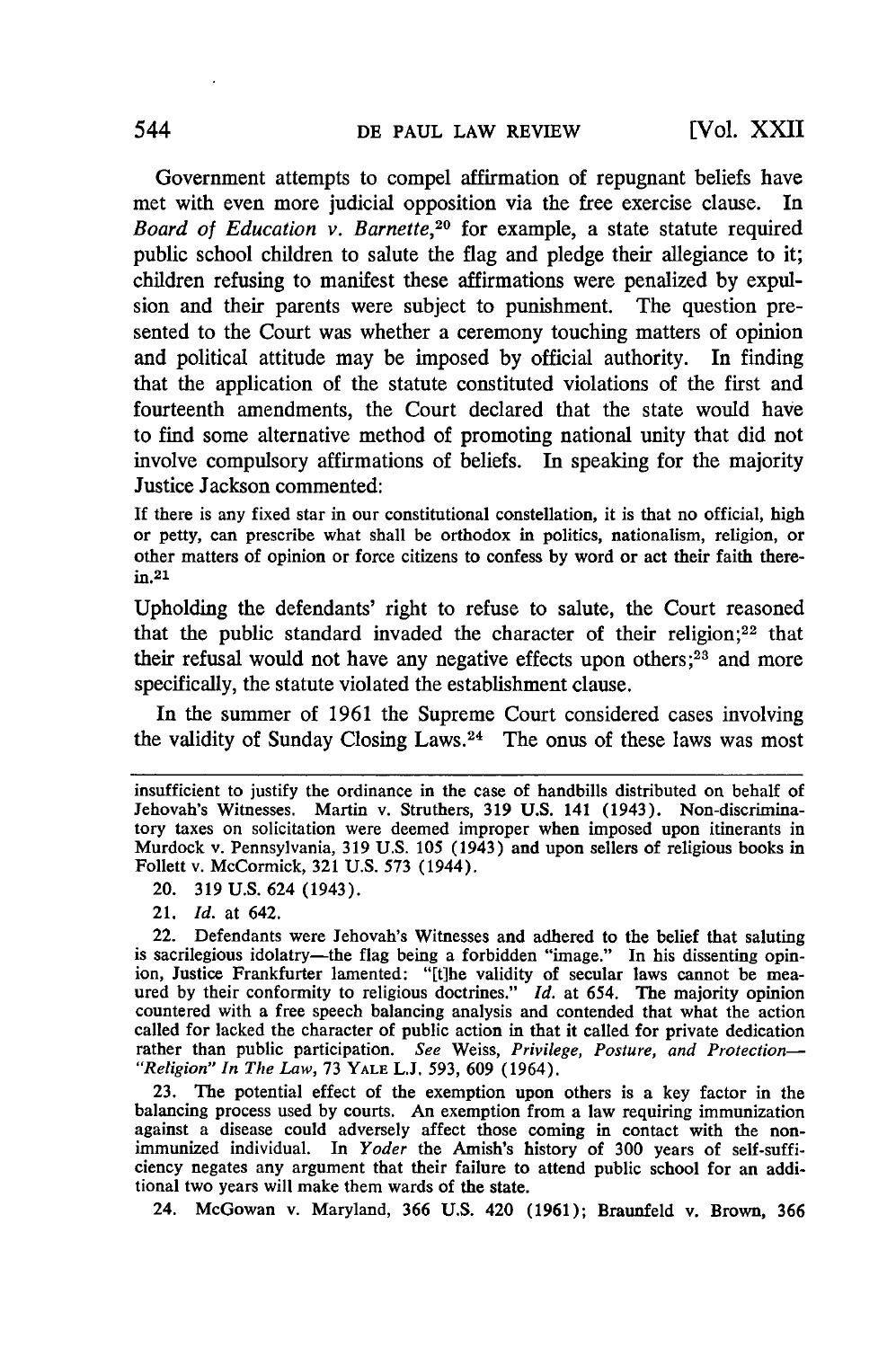heavily borne by Sabbatarians and Orthodox Jews who were already abstaining from work on Saturdays in observance of their religious beliefs. Barred from transacting business on an additional day they found themselves in a position of competitive disadvantage.

The major case in this area, representing a retreat from *Barnette,* was *Braunfeld v. Brown*,<sup>25</sup> in which appellants asserted a denial of free exercise, effected through what was tantamount to a tax on religious practice. The Court's answer was that the statute did not make unlawful any religious practice, but simply regulated a secular activity, which when applied to appellants, made the practice of their religious beliefs more expensive.26 Such an impact, moveover, did not inconvenience all members of the Orthodox Jewish faith "but only those who believe it necessary to work on Sunday."<sup>27</sup>

Addressing itself to the severity of the impact of the laws, the Court concluded that although they adversely affect free exercise, the effect is merely indirect:

To strike down, without the most critical scrutiny, legislation which imposes only an indirect burden on the exercise of religion, i.e., legislation which does not make unlawful the religious practice itself, would radically restrict the operating latitude of the legislature. <sup>28</sup>

Therefore, where a state enacts a general law designed to advance its sec-

U.S. 599 (1961); Gallagher v. Crown Kosher Market, **366 U.S. 617 (1961);** Two Guys v. McGinley, 366 U.S. 582 **(1961).**

25. 366 U.S. 599 **(1961).**

**26.** *Id.* at 605. This is precisely what Justice Brennan thought was unconstitutional about the law. In his dissent he focused on this as the key issue, i.e., whether a state may put an individual to a choice between his business and his religion. Finding that such a law prohibits the free exercise of religion, he stated: "This clog upon the exercise of religion, this state-imposed burden on Orthodox Judaism, has exactly the same economic effect as a tax levied upon the sale of religious literature." *Id.* at 613. Furthermore, he found no compelling state interest but instead relied on the mere convenience of having everyone rest on the same day.

27. *Id.* at 606.

28. *Id.* at 607. In sustaining the Sunday Laws the Court nevertheless provided a limitation on burdens on religious exercise. "By requiring attention to 'effects' as well as purposes of the law, this standard implies that the Court will evaluate the impact of the regulation upon the religious practice-something that it did not have to do under a straight secular regulation rule where it was sufficient for the Court to determine that the purpose or objective of the law was properly secular." Galanter, *Religious Freedoms In The United States: A Turning Point?* 1966 Wis. L. REv. 217, 239 n.142. "The 'no alternate means' requirement means that in every such case it is not sufficient merely to determine the secular character of the regulation, but that it is also necessary to ascertain the feasibility of alternate means of regulation." *Id.* at 239. However, the Court rejected a one-day-in-seven statute as inadequate to serve the state's ends. It also felt that granting exemptions would cause an administrative burden and undermine the purpose of the statute.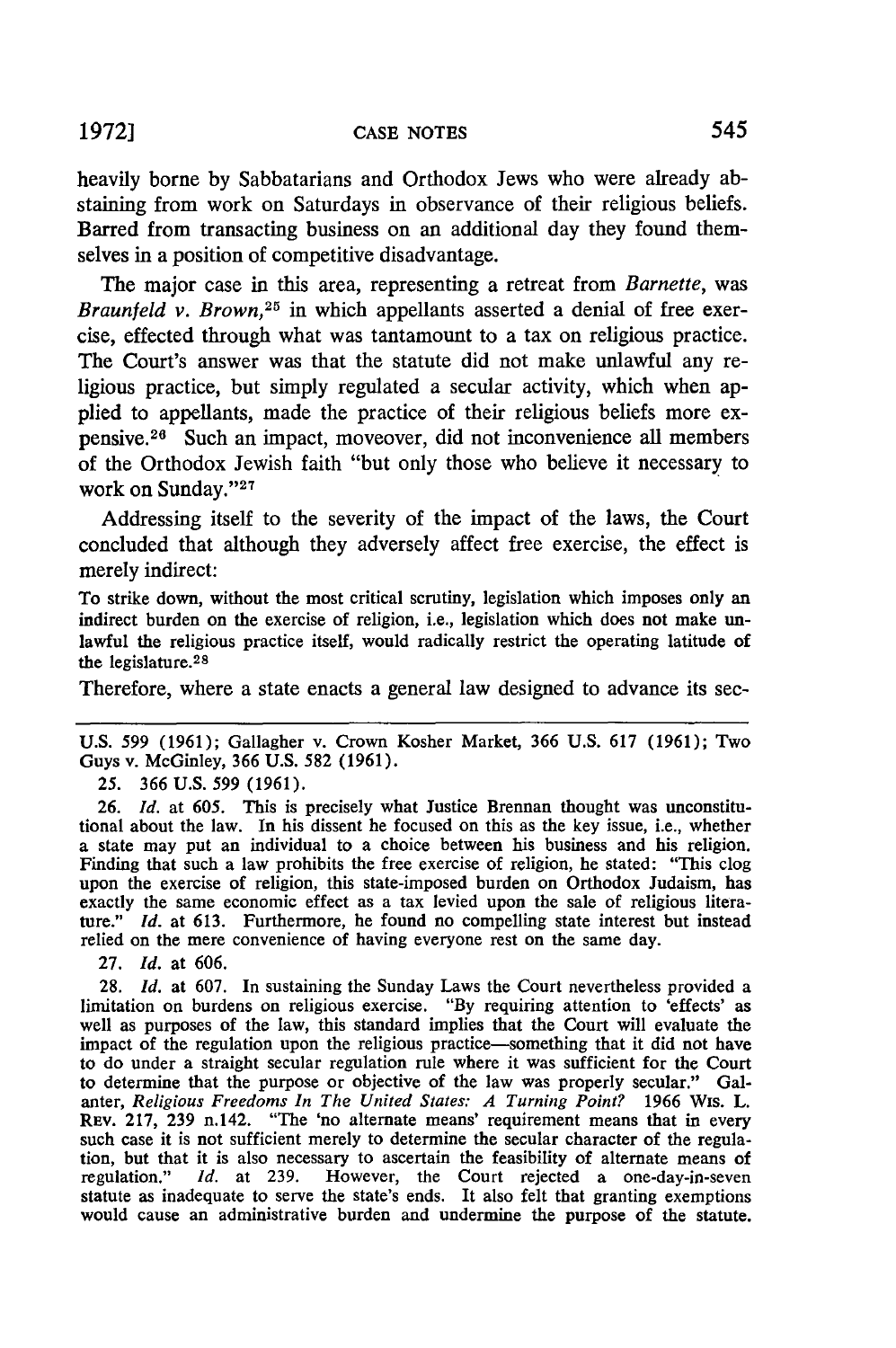ular goals, it is valid despite its indirect burden on religious observance unless the State may accomplish its purpose by means which do not impose such a burden. The alternatives, in *Braunfeld,* were held insufficient to achieve the state's purpose of bringing about a general day of rest.

In summarizing the analysis of Sunday Closing Laws, one commentator highlights the three emerging propositions: (1) that Sunday Laws are valid if they can be interpreted as directed to a nonreligious end, i.e. a uniform day of rest and recreation; (2) that merchants who close their businesses on Saturday need not be exempt from the Sunday closing requirements; (3) that if an exemption is granted, this does not make the legislation invalid as an establishment of religion.<sup>29</sup>

Just over two years after it decided the Sunday Closing Law cases the Supreme Court spent what was perhaps its most eventful day regarding religion cases. In *Abington School District v. Schempp'0* the Court found required Bible reading and the recital of the Lord's Prayer in public school violative of the establishment clause. On the same day it proceeded to broaden the scope of protected activities under the free exercise clause in *Sherbert v. Verner.3 <sup>1</sup>*

In the latter case, the Court reversed the Supreme Court of South Carolina's decision to deny unemployment compensation benefits to a Seventh Day Adventist who refused to work on Saturdays. Finding that the denial of such benefits by the state infringed upon the free exercise of appellant's religion, the Court departed from prior decisions, which had limited state action which constituted direct burdens on religion, and expanded the scope of free exercise activities to include indirect burdens. The Court also increased the burden on the state in justifying infringements on religious liberties.<sup>32</sup> Sherbert is perhaps the most significant case to articulate free exercise principles in that it lays out an analytical framework from which the constitutionality of laws alleged to burden religion can be tested. Quoting from *NAACP v. Button*<sup>33</sup> the Court imme-

33. 371 U.S. 415 (1963).

**<sup>29.</sup> KATZ, RELIGION AND AMERICAN CONSTITUTIONS** 14 (1964).

**<sup>30.</sup>** 374 U.S. **203 (1963).**

**<sup>31.</sup>** 374 U.S. **398** (1963). *See* Galanter, *Religious Freedoms In The United States: A Turning Point?* 1966 Wis. L. **REV. 217,** 241, where the author characterizes Sherbert as "the dawn of a new day for religious freedom claims."

**<sup>32.</sup>** The Supreme Court had "for the first time struck down a measure as an onerous though indirect burden." 374 U.S. **398** (1963). Note that the increased burden of justification upon the state is akin to the "no alteinate mea *s"* requirement articulated in *Braunfeld.* See *supra* note 28. *See also* Comment, *The Amish and Compulsory School Attendance: Recent Developments,* 1971 Wis. L. REV. 832.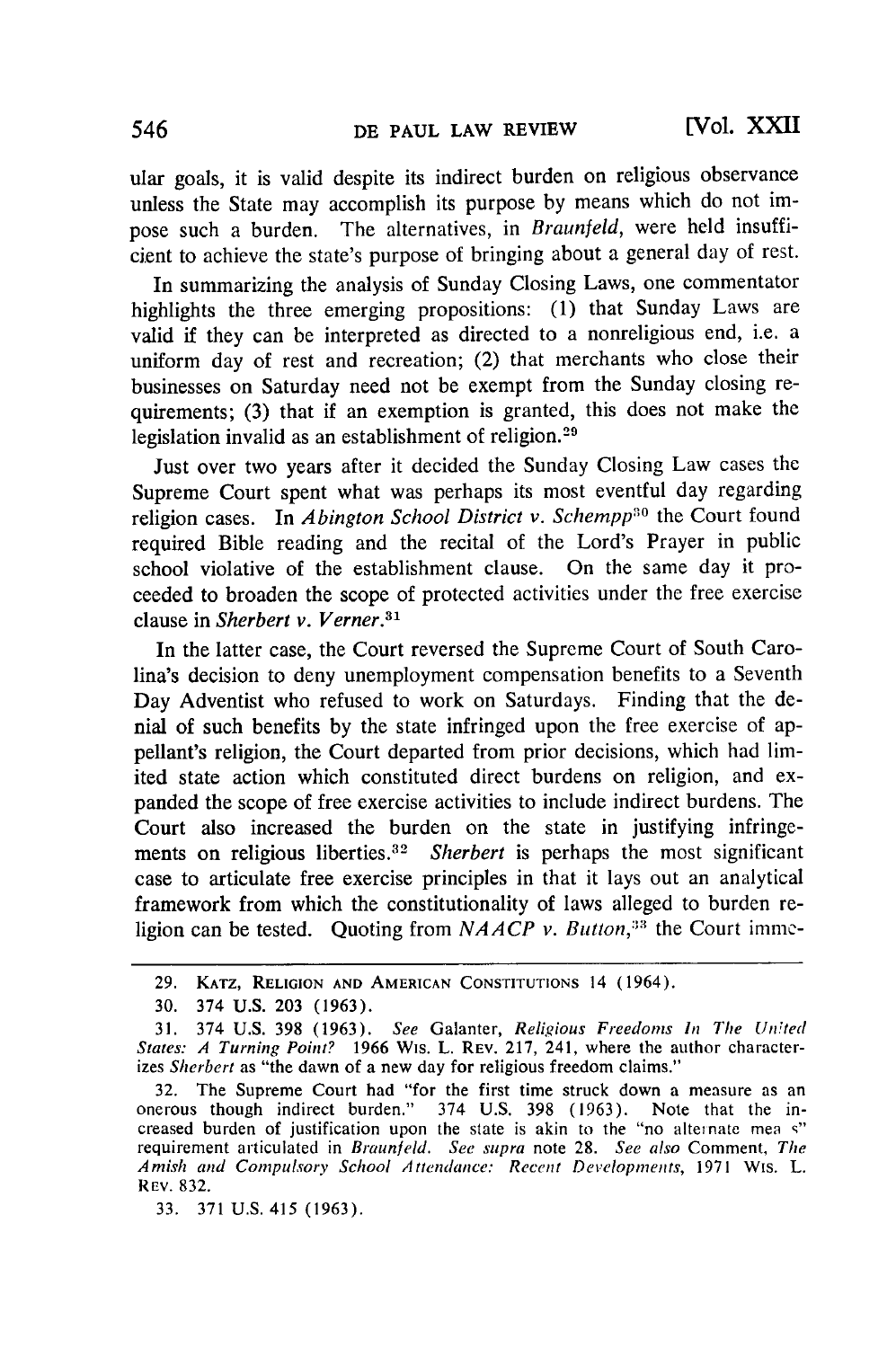diately set out the constitutional test which must be satisfied by state laws affecting religious freedom: the law must be able to withstand constitutional challenge because it

• **. .** represents no infringement by the State of . . . constitutional rights of free exercise; or because any incidental burden on the free exercise of appellant's religion may be justified by a *"compelling state interest* in the regulation of a subject within the State's constitutional power to regulate . . . .<sup>34</sup> (emphasis added)

As to the variables entering the "compelling state interest" test the Court said:

It is basic that no showing merely of a rational relationship to some colorable state interest would suffice; in this highly constitutional area, "[o]nly the gravest abuses, endangering paramount interest, give occasion for permissible limitation." $35$ 

In addition to the "paramount interest" standard, a consideration of whether or not a less offensive form of regulation could be adopted is cqually vital. Here the state's contention that the decision would lead to unscrupulous claimants feigning religious objections to Saturday work was rejected for lack of documentation. Assuming *arguendo* the state's ability to show the drastic threat of a deluge of spurious claims, it would nevertheless be obligated to show the unavailability of alternate forms of regulation.

The utility of the *Sherbert* doctrine is evidenced by the subsequent decisions which used its impetus to carve out exemptions from state laws. The following year the Court remanded, in light of *Sherbert, In re Jenison,36* where the interest of the state in having a source of jurors was claimed insufficient to deny an exemption for a juror who had a religious aversion to judging others. In perhaps the most significant state decision in this area, the Supreme Court of California held that a statute which made it illegal to possess peyote was an unconstitutional infringement on the religious freedom of Navajo Indians. $37$  The salient feature of that case was the centrality of importance attributed to the Navajos' use of peyote as a sacramental symbol. So inherently essential was the

<sup>34.</sup> Sherbert v. Verner, 374 U.S. 398, 403 (1963).

*<sup>35.</sup> Id.* at 406. Here the Court found that no compelling interest would justify the forcing of appellant to choose between free exercise of her religion and unemployment compensation. What apparently distinguishes *Sherbert* from the Sunday Closing Law cases is the Court's belief that the administrative burden resulting from exemptions from the law coupled with spurious cla'ms for such exemptions would severely undermine the intent of the legislature and defeat its purpose, whereas in *Sherbert* the state could easily allow an exemption from its unemployment compensation policy without endangering the whole program. *See* Note, *State Law Imposing An Indirect Burden Upon The Free Excrcise of Religion,* 11 U.C.L.A. L. REV. 423 (1964).

<sup>36. 375</sup> **U.S.** 14 **(1963).**

<sup>37.</sup> People v. Woody, 40 Cal. Rptr. **69,** 394 P.2d 813 (1964).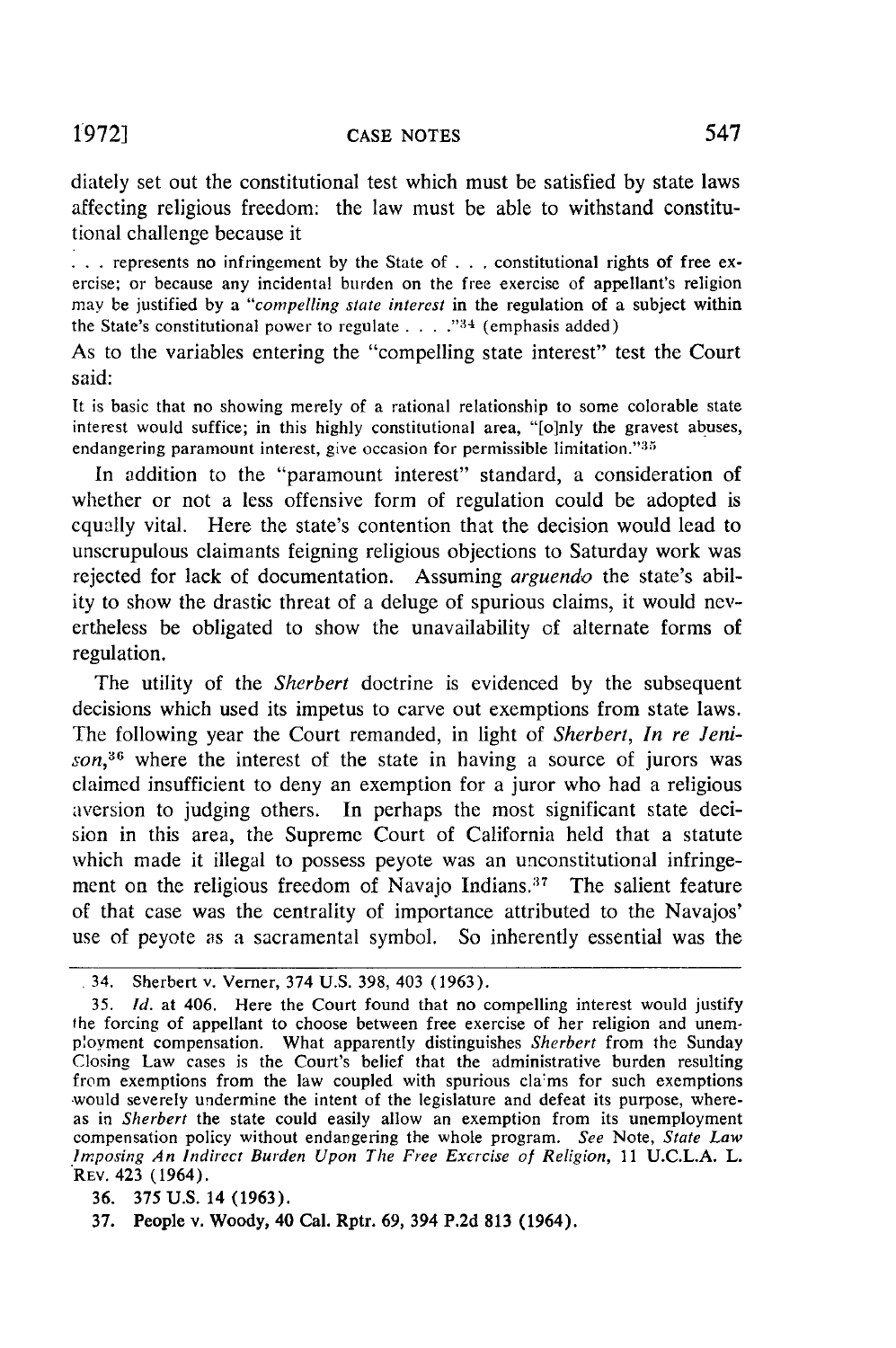smoking of peyote that the Navajos could simply not practice their religion in its absence. Acknowledging this as a *sine qua non* of defendant's faith, while also noting the state's failure to show that claims of immunity would preclude effective enforcement of the law, the court safeguarded this ritual under the free exercise clause.38

The free exercise clause commanded further exemptions from compulsory vaccination requirements for a parent who refused to subject his child to such vaccinations at school, $39$  and for a woman on her deathbed who refused a blood transfusion necessary to save her life.<sup>40</sup> In the latter of these state decisions the court found no "clear and present danger" sufficient to enjoin the religious beliefs of the woman.

The *Sherbert* doctrine is of drastic importance to free exercise claimants such as the Amish, who relied upon it as principal authority in *Yoder.* Through the expert testimony at trial of Dr. John A. Hostetler,<sup>41</sup> the Court learned that the basic tenet of the Amish faith is individual salvation achieved through a church community separate from the world.42 Since the Amish religion must of necessity pervade totally the lives of its followers, the question of how long a child should attend a formal school is a religious one within the context of Amish belief. The Court was aware that the possible reluctance of Amish children to return to their society after exposure to high school would inevitably result in the extinction of the religion.

Having found an infringement on free exercise, the Court looked to the second prong of the *Sherbert* analysis, i.e., whether an exemption for the Amish would undermine the purpose of the Compulsory Attendance Law. The state's interest in attaining an educated citizenry is a valid

41. Dr. Hostetler is co-author of CHILDREN **IN** AMIsH **SOCIETY (1971),** and author of AMISH SOCIETY (1968).

42. *Supra* note 3. Since the *sine qua non* of spiritual salvation is separation from the worldliness of contemporary society, high school attendance constitutes a deterrent to salvation. Were Amish children to be subjected to the competitionoriented value system typical of public education it would be virtually impossible for them to return to the agrarian form of Amish life, which commands skills and wisdom quite different from "worldly" society. *See* Casad, *Compulsory High School Attendance and the Old Order Amish: A Commentary on State v. Garber,* 16 KAN. L. REV. 423 **(1968).**

**<sup>38.</sup>** This is parallel to the "centrality" of importance the Amish religion attributes to separateness. Without the right to withdraw their children from public school the Amish would suffer the plight of ultimate extinction.

**<sup>39.</sup>** State v. Miday, **263** N.C. **747,** 140 S.E.2d 325 (1965).

<sup>40.</sup> *In re* Brook's Estate, 32 **I11.** 2d 361, 205 N.E.2d 435 (1965). The issue here was whether the state has the right to subject a person to what he believes will be eternal damnation.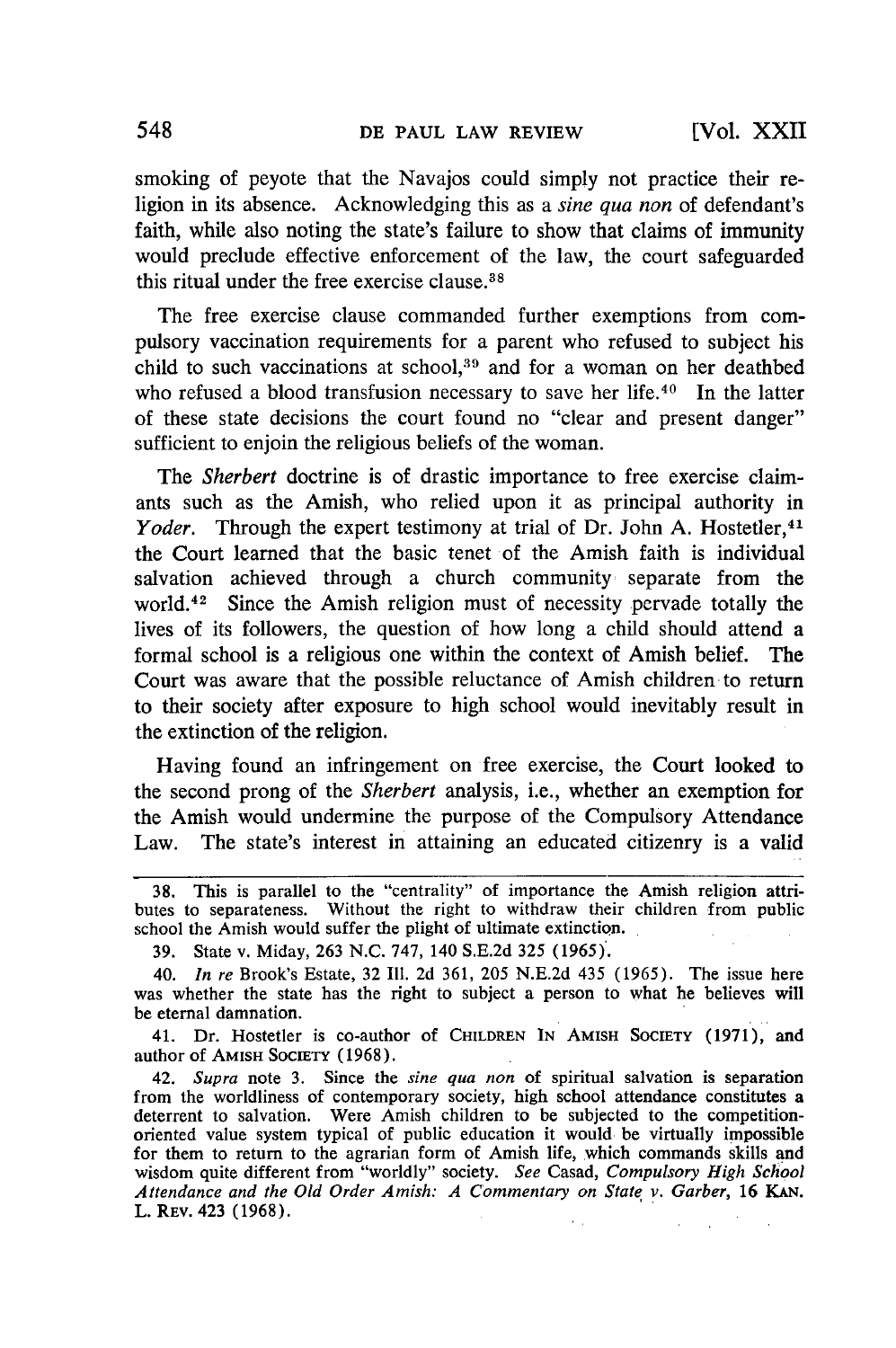# **19721 CASE NOTES** 549

one, but one which was not controverted by the Amish, who revere education as a vital force in their own community. In the expert opinion of Professor Donald Erickson, not only do "the Amish definitely provide for their children what could be called an education" but "they do a better job in this than most of the rest of us do."<sup>43</sup> The Amish child is exposed to an emphasis on moral wisdom, on living life, and on achieving union with God, providing an education in the finest sense of the word in a "school without walls."

In recognizing the adequacy of Amish education for fulfilling its cultural and economic needs, the Court opened free exercise protection to include the articulation of religious principles in daily life. Regardless of the magnitude of the state's interest in universal education, where such fundamental rights as parental direction and religious freedom are infringed upon, this interest must be weighed in a balancing process. A state interest of sufficient magnitude would be necessary to override the free exercise claim. Finding the religion clause to be more revered and deeply embedded into our constitutional system than the countervailing state interest, the Court said succinctly:

The essence of all that has been said and written on the subject is that only those interests of the highest order and those not otherwise served can overbalance legitimate claims to the free exercise of religion. We can accept it as settled, therefore, that however strong the State's interest in universal compulsory education, it is by no means absolute to the exclusion or subordination of all other interests.<sup>44</sup>

The Supreme Court proclamations concerning the constitutionality of tax exemptions for religious institutions also provided some rationale for the decision in *Yoder.* The Court recently sustained such exemptions for religious organizations as consistent with the religion clauses of the first amendment. In *Waltz v. Tax Comm'n.45* the Court held that consistent with the doctrine of "benevolent neutrality" freedom from taxation was not an establishment of religion, but instead a necessary measure to help guarantee the free exercise of all forms of religious belief. An interesting principle which emerges from these exemption cases is the rationale that in certain sensitive areas there can be no exercise of religion without a government sponsored exemption from some threatening law. The unarticulated premise is that government acquiescence is sometimes government hostility. In *Yoder,* the premise is that exempting the Amish from the compulsory education law is not an unconstitutional establishment,

<sup>43.</sup> Donald Erickson is a professor at the University of Chicago. Brief for Respondents at 37. Wisconsin v. Yoder, 406 U.S. 205 (1972).

<sup>44. 406</sup> U.S. at 215.

<sup>45. 397</sup> U.S. 664 (1970).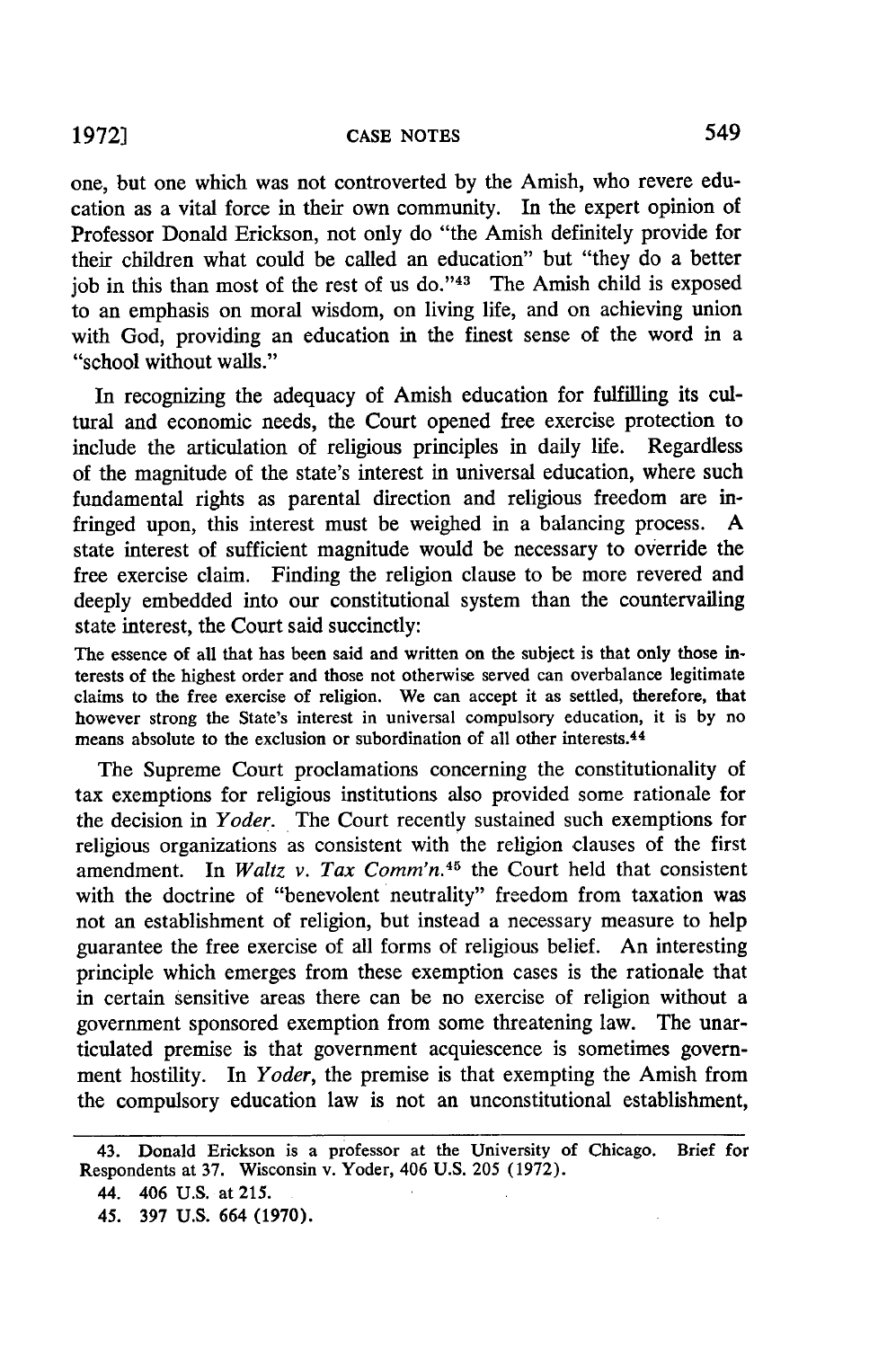but rather an exercise of government neutrality designed to ensure that the delicate existence of a tiny religion will not be erased.

Citing Sherbert, the Yoder Court said the following:

A regulation neutral on its face may, in its application, nonetheless offend the constitutional requirement for governmental neutrality if it unduly burdens the free exercise of religion.  $\ldots$ . By preserving doctrinal fl for a sensible and realistic application of the Religion Clauses "we have been able to chart a course that preserved the autonomy and freedom of religious bodies while avoiding any semblance of established religion. This is a tight rope and one we have successfully traversed."46

This concept of "benevolent neutrality" is poignantly developed by author Wilbur Katz, who illustrates that the purpose of provisions for pastoral care in the armed services, prisons and state hospitals is not to promote religion but "to avoid limiting religious freedom."<sup>47</sup> He interprets the statement of author William Gorman, "no help unless no help would be harm,"<sup>48</sup> to mean that the concern of protecting religious freedom is not that protected by the Constitution from legislative restraint but the concern for a wider discretion in which legislatures may insure accommodation for religious belief as well as non-belief. Under this principle, the state is a secular state, but a secular state which does not give preference to secularism and is actively concerned for religious freedom.<sup>49</sup> Clearly this is the gist of Sherbert and *Yoder.*

In conclusion, the *Yoder* Court has added a dimension to thc first amendment by setting aside an objectively legitimate state law so that a religious people could follow the professed dictates of their consciences. However, the facts of the case were confined to general educational requirements, and whether *Yoder* is authority for greater exemp-

<sup>46.</sup> Wisconsin v. Yoder, 406 U.S. 205, 220-21 (1972), quoting from Walz v. Tax Comm'n, **397 U.S.** 664, **672 (1970).**

<sup>47.</sup> Katz, *supra* note 29, at 21-22.

<sup>48.</sup> GORMAN, A CASE OF DISTRIBUTIVE JUSTICE **IN** RELIGION AND THE SCHOOLS 34, 60 (1959).

<sup>49.</sup> *See* Comment, *Religious Accomodation Under Sherbert v. Verner: The Common Sense of the Matter,* 10 **VILL.** L. REV. 337, 341-47 (1965), where the author elaborates on the scope of the Court's position of "benevolent neutrality": affirmative action is limited to the "removal of barriers, governmentally implaced, which obstruct freedom of exercise. This is not granting the religion . . . a special status but merely returning him (the religious practitioner) to the status he rightfully possessed before his rights were abridged by government intervention." *Id.* at 347. As Justice Douglas succinctly put it in *Sherbert:* "This case is resolvable not in terms of what an individual can demand of government, but solely in terms of what government may not do to an individual in violation of his religious scruples. For the Free Exercise Clause is written in terms of what the government cannot do to the individual, not in terms of what the individual can exact from the government." 374 U.S. at 412.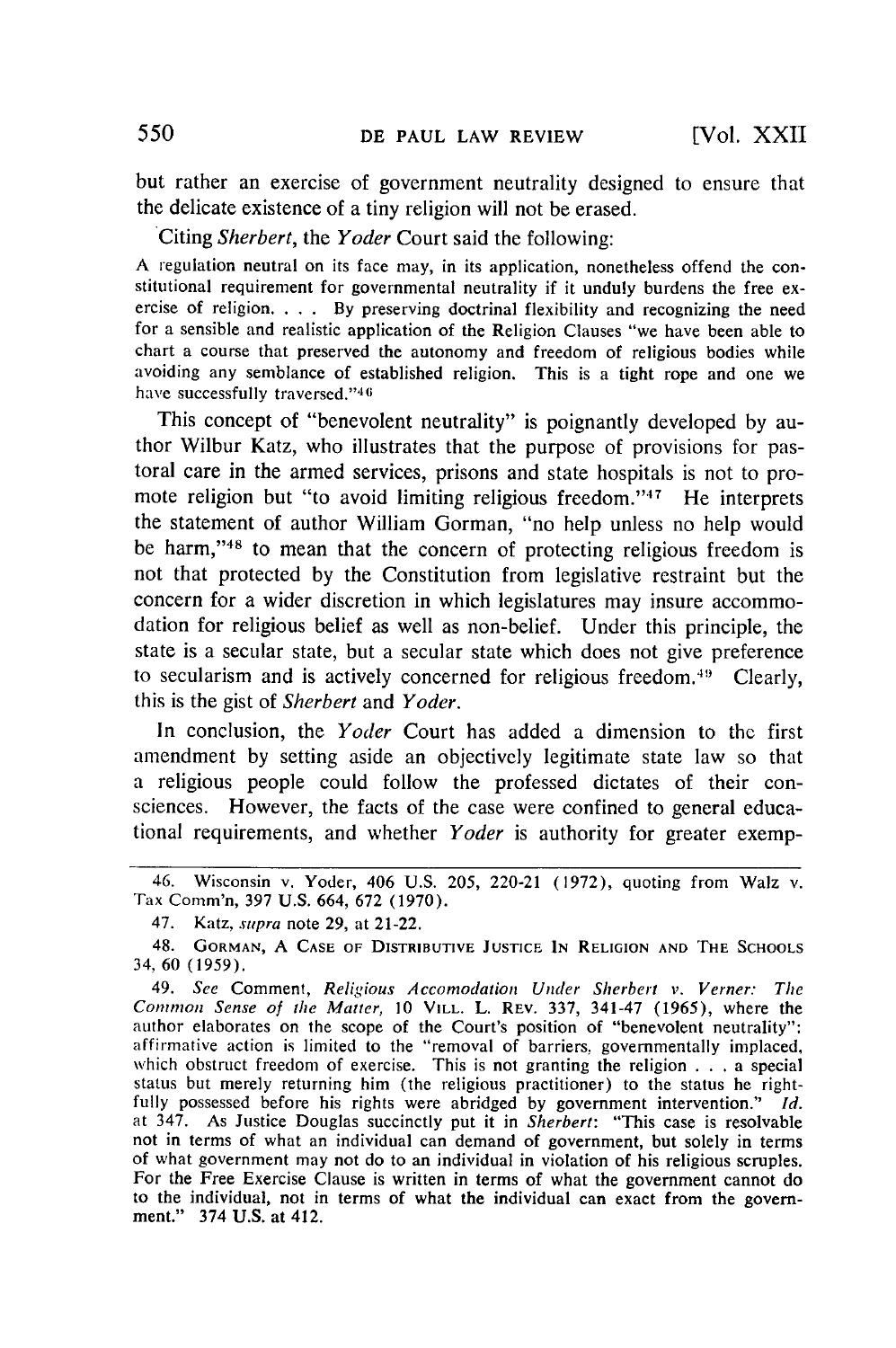#### **CASE NOTES**

tions in other areas of law is yet to be determined. It should be noted that the Court was moved **by** the demonstrated sincerity of the Amishtaking judicial notice of three centuries of Amish history, it found persuasive the accomplished self-sufficiency of Amish society, of which its efficient educational system was an integral part. Whether such demonstration is the criterion for exemption is crucial; for the religious sects of the future would otherwise be handicapped in their embryonic development.<sup>50</sup> Nevertheless, the Court clearly recognized that the rights of conscience are firmly embedded in our constitutional framework.<sup>51</sup>

#### *Marc H. Pullman*

**50.** Clothing itself in the cloak of "religion" did not earn an exemption for the chedelic drugs. United States v. Kuch, 288 F. Supp. 439 (D.D.C. 1968). That the courts are not prone to excusing people from state laws merely because they assert a religious standing was also apparent in Leary v. United States, **383** F.2d 851 (5th Cir. 1967). But see Ball, *Law and Religion In America: The New Picture,* 16 CATHOLIC LAW. 3 (1970), where the author, who incidentally was the attorney for the Amish in *Yoder,* suggests that the term "religion" is one of great latitude and encompasses non-theistic religious groups. Relying upon Toracaso v. Watkins, 367 U.S. 488 (1961) in which the Court specifically included secular humanism, ethical culture, Buddhism and Taoism in its definition of religion, he anticipates litigation on behalf of "LSD religions, snake cults and other off-beat groups" who will seek protection under *Yoder. Id.* at 9-10.

51. Religion and conscience have traditionally occupied a revered position in the American value structure as the consequence of being transfixed in a cultural heritage rooted in the Old and New Testaments. Colonial attitudes paid homage to the rights of conscience, and it was this climate, superimposed over the memories of re- ligious persecution in England, which shaped the thoughts of Madison and Jefferson who provided the principal impetus for the adoption of the first amendment. *See* Freeman, *A Remonstrance for Conscience*, 106 U. PA. L. REV. 806 (1958). For a contemporary analysis of the development of the concept of "religion" within the parameters of the first amendment see Welsh v. United States, 398 U.S. 333 (1970) and United States v. Seeger, 380 U.S. 163 (1965).